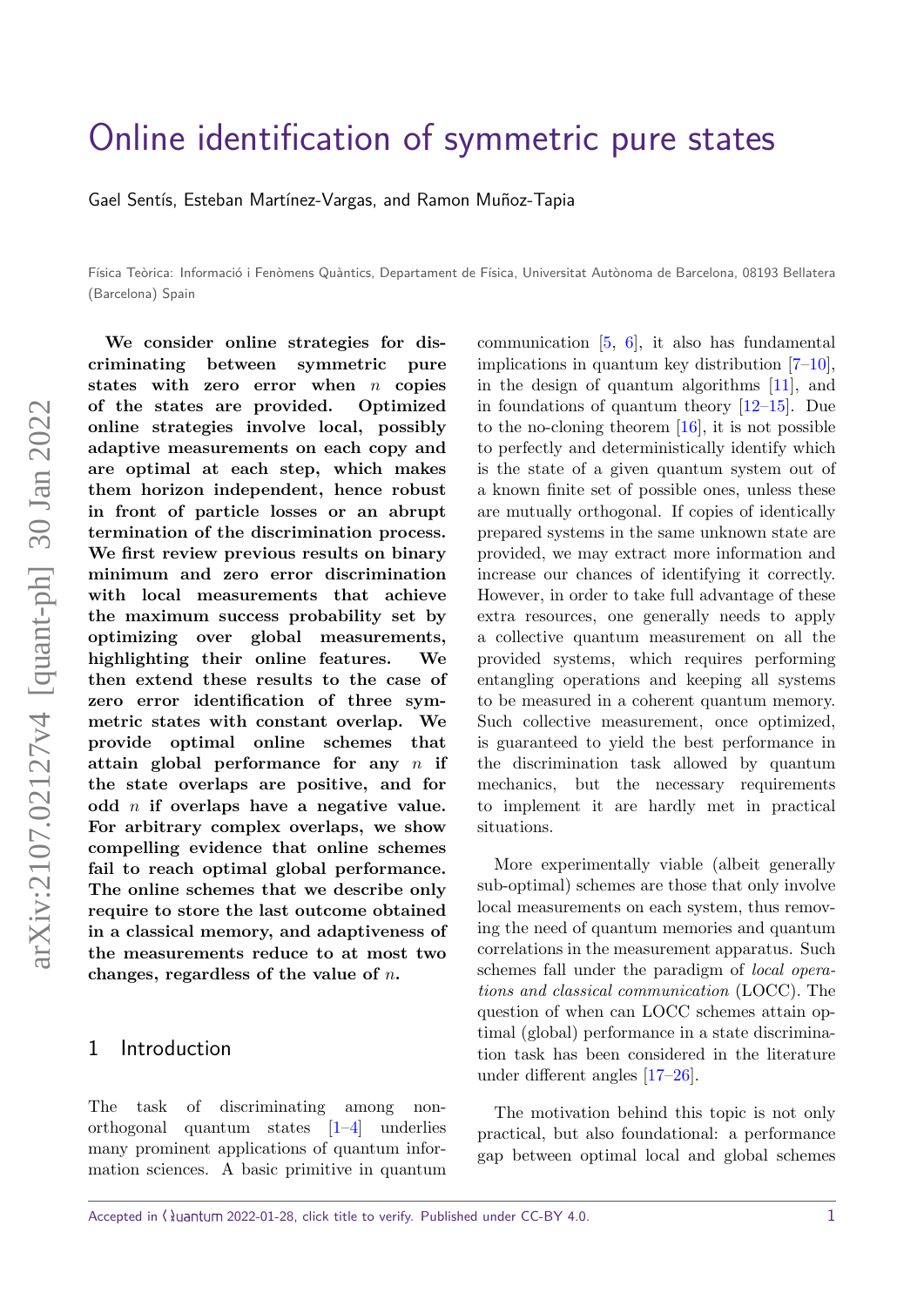in discriminating separable states is a signature of the phenomenon called "quantum nonlocality without entanglement" [\[27\]](#page-10-4), which has implications in the capacities of quantum channels [\[28\]](#page-10-5), in the ability to hide information to classical observers [\[29\]](#page-10-6), and in distinguishing quantum theory from other generalized probabilistic theories [\[30\]](#page-10-7).

In this paper, we take a step further from LOCC and consider online strategies for state discrimination, that is, feed-forward local measurement schemes that do not depend on knowing beforehand the number of copies of the states available (the horizon), and are optimal at each step of the process. In contrast to horizondependent LOCC, online schemes do not loose optimality if some of the systems are lost or if the procedure stops at an earlier time than planned, thus making them the most desirable schemes for robust realistic implementations. This sort of data processing can be regarded as a self-learning process [\[31\]](#page-10-8), and it is the natural procedure in sequential analysis algorithms [\[32,](#page-10-9) [33\]](#page-10-10).

When trying to discriminate between two states, it is known that online strategies attain optimal global performance, regardless of whether one considers minimum error discrimination [\[22\]](#page-10-11) or unambiguous identification [\[19,](#page-10-12) [21\]](#page-10-13), the two usual approaches to state discrimination. Discriminating more than two hypotheses is a much harder problem: optimal protocols are only known for certain special cases [\[4,](#page-9-1) [34–](#page-11-0)[39\]](#page-11-1), and results on local distinguishability are even more scarce [\[24,](#page-10-14) [25,](#page-10-15) [40](#page-11-2)[–42\]](#page-11-3). Here we tackle the problem of unambiguous (zero error) identification of three symmetric pure quantum states with constant (but arbitrary) overlap *c* when *n* copies are provided, characterizing for which parameter ranges do online schemes attain global performance. We first rederive the case of binary discrimination, highlighting the online features of the optimal local protocols, and then we extend our formalism to three hypotheses. Specifically, we show that online strategies based on Bayesian updating are globally optimal for any *n* if  $c \geq 0$ , and for odd *n* if *c <* 0. Our analysis straightforwardly extends to the case of tensor products of *n* trines with constant but different overlaps. Importantly, the choice of each measurement in these strategies depends only on the last outcome obtained, thus greatly limiting the size of the classical memory required. For complex-valued overlaps, we provide strong evidence of a gap between online and global strategies.

The paper is organized as follows. In Sections [2](#page-1-0) and [3](#page-3-0) we review online binary minimumerror discrimination and unambiguous identification, respectively, and extend these results to non-identical copies of the states. This serves us to set notation and techniques that we use later. Section [4](#page-5-0) contains our main results for three symmetric states, and we finish with some conclusions of our analysis.

# <span id="page-1-0"></span>2 Two-state minimum error discrimination

Here we briefly review binary discrimination for minimum error [\[22,](#page-10-11) [43\]](#page-11-4) and its extension to the multi-hypothesis case.

Any two pure states can be written w.l.o.g. as

<span id="page-1-1"></span>
$$
\left|\psi_{0/1}\right\rangle = \sqrt{\frac{1+c}{2}}\left|0\right\rangle \pm \sqrt{\frac{1-c}{2}}\left|1\right\rangle, \qquad (1)
$$

where  $|0\rangle$  and  $|1\rangle$  is a basis of the space spanned by  $\{|\psi_0\rangle, |\psi_1\rangle\}$  and  $c = |\langle \psi_0|\psi_1\rangle|$ . For later reference it is convenient to view this parametrization as  $|\psi_0\rangle = \xi_0 |0\rangle + \xi_1 |1\rangle$ , where  $|0\rangle$  and  $|1\rangle$ are the eigenstates of the unitary operation  $U =$  $|0\rangle\langle 0| + e^{\frac{2i\pi}{2}} |1\rangle\langle 1| = |0\rangle\langle 0| - |1\rangle\langle 1|, |\psi_1\rangle = U |\psi_0\rangle,$ and  $\xi_i = \sqrt{\lambda_i(G)/2}$ ,  $i = 0, 1$ , where  $\lambda_i(G)$  are the eigenvalues of the Gram matrix whose elements are  $g_{ij} = \langle \psi_i | \psi_j \rangle$ . With this parametrization the operator  $\Omega = \sum_{k} |\psi_{k}\rangle\langle\psi_{k}|$ , which plays a key role in the extension of larger sets of symmetric states (Sec [4\)](#page-5-0), is diagonal, i.e.,  $\Omega = 2 \text{ diag} \{ |\xi_0|^2, |\xi_1|^2 \}.$ 

We assume that the two states can occur with arbitrary a priori probabilities  $\eta_0$  and  $\eta_1$ , respectively. The aim is to minimize the average error probability  $P_e = \eta_0 p(1|\psi_0) + \eta_1 p(0|\psi_1),$ or equivalently maximize the success probability  $P_s = \eta_0 p(0|\psi_0) + \eta_1 p(1|\psi_1)$ , where  $p(r|\psi_i)$ ,  $r = 0, 1$ , is the probability of making the guess  $|\psi_r\rangle$  when the state was  $|\psi_i\rangle$ . These conditional probabilities are determined by the measurement  $M$  performed on the system, which is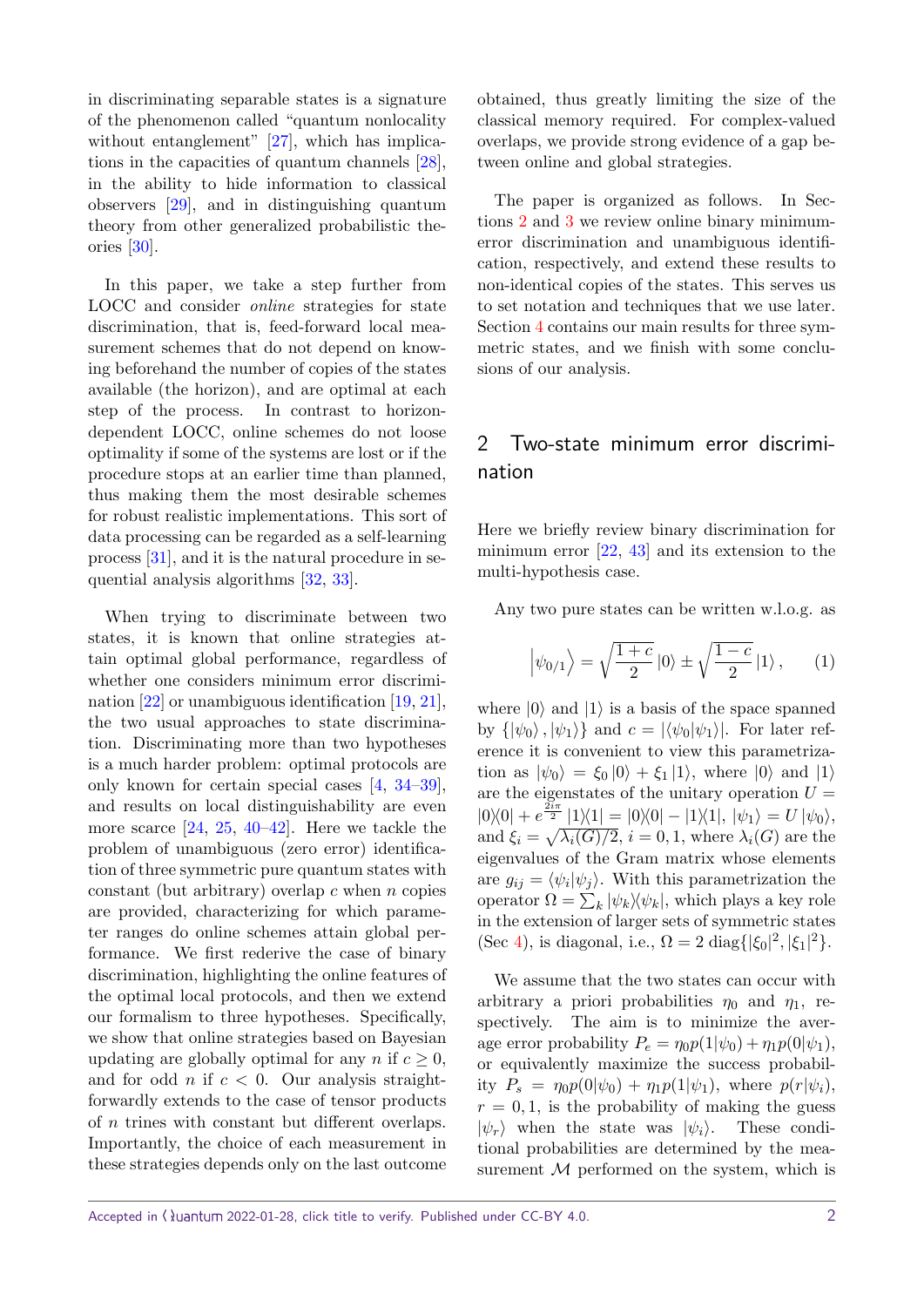described mathematically as a positive operatorvalued measure (POVM). Here the POVM has only two elements  $\mathcal{M} = \{E_0, E_1\}$ , with  $E_r \geq 0$ and  $E_0 + E_1 = \mathbb{1}$ . The Born rule dictates that  $p(r|\psi_i) = \text{tr}[E_r |\psi_i\rangle \langle \psi_i|].$  The optimal success probability has the well known expression [\[5\]](#page-9-2)

<span id="page-2-0"></span>
$$
P_s = \frac{1 + \sqrt{1 - 4\eta_0 \eta_1 c^2}}{2}.
$$
 (2)

It is also well known that this success probability is attained with a POVM with elements that are the projectors on the positive and negative spectrum of the operator  $\Gamma = \eta_0 |\psi_0\rangle\langle\psi_0| - \eta_1 |\psi_1\rangle\langle\psi_1|,$ the so-called Helstrom measurement [\[5\]](#page-9-2).

The generalization to the multi-copy case is straightforward. The optimal value of the success probability  $P_s(n) = \eta_0 p(0|\psi_0^{\otimes n}) + \eta_1 p(1|\psi_1^{\otimes n})$  is obtained by simply replacing  $c \to c^n$  in Eq. [\(2\)](#page-2-0), i.e.,

<span id="page-2-1"></span>
$$
P_s^G(n) = \frac{1 + \sqrt{1 - 4\eta_0 \eta_1 c^{2n}}}{2},\tag{3}
$$

where the superscript *G* stands for global. The global measurement attaining this bound acts jointly on the *n* copies, hence a quantum memory to store the systems is required. Note also that it may involve entangling operations between the systems.

Let us now succinctly show that there exists a scheme where each system is measured locally and still achieves the optimal success probability given by Eq.  $(3)$ . It consists of a sequence of Helstrom measurements on each system where prior probabilities are updated at each step *k* according to the Bayes rule

$$
\eta_i^{(k)}(r_k) =: \eta_i^{(k)} = p(\psi_i | r_k)
$$
  
= 
$$
\frac{\eta_i^{(k-1)} p(r_k | \psi_i)}{\eta_0^{(k-1)} p(r_k | \psi_0) + \eta_1^{(k-1)} p(r_k | \psi_1)}.
$$
 (4)

Here  $r_k = 0, 1$  is the outcome value of the *k*'th measurement and we have streamlined the notation when no confusion arises.

The crucial property is that the Helstrom measurements yield the relation  $\eta_0^{(k)}$  $\eta_0^{(k)}\eta_1^{(k)}$  = *η* (*k*−1)  $\eta_0^{(k-1)}\eta_1^{(k-1)}$  $\int_{1}^{(k-1)} c^2$  for any value of the outcome  $r_k$ (see [\[22\]](#page-10-11)), and thus  $\eta_0^{(k)}$  $\eta_0^{(k)} \eta_1^{(k)} = \eta_0 \eta_1 c^{2k}$  that, once inserted in Eq. [\(2\)](#page-2-0) for  $k = n - 1$ , precisely gives Eq.  $(3)$ .

The Bayes rule [\(4\)](#page-2-2) can be seen as a learning process that updates our belief on the occurrence of each state. Observe that the optimal value of the success probability is obtained at each step. This is an online procedure as the knowledge of the total number of systems that are available for measurement is not required, in contrast, e.g., to dynamic programming problems where the knowledge of the horizon is needed to carry out an optimization in reverse [\[44\]](#page-11-5). Furthermore, measurements in this local scheme only depend on the previous outcome (as opposed to the whole sequence of previous outcomes), thus the size of the required classical memory is minimal.

Interestingly, the same Bayesian updating local protocol turns out to be optimal in the noni.i.d. case, i.e., for two arbitrary multipartite product states  $|\Phi\rangle = |\phi_1\rangle \otimes |\phi_2\rangle \otimes \cdots \otimes |\phi_n\rangle$  and  $|\Psi\rangle = |\psi_1\rangle \otimes |\psi_2\rangle \otimes \cdots \otimes |\psi_n\rangle$  with arbitrary priors  $\eta_{\Phi}$  and  $\eta_{\Psi}$ , respectively [\[45\]](#page-11-6). The overlap in this case is  $C = |\langle \Phi | \Psi \rangle| = c_1 c_2 \cdots c_n$ , with  $c_k = |\langle \phi_k | \psi_k \rangle|$ . We proceed as in the *i.i.d.* case, that is, we perform a series of local Helstrom measurements with sequentially updated priors and get  $\eta_{\Phi}^k \eta_{\Psi}^k = \eta_0 \eta_1 c_1^2 c_2^2 \cdots c_k^2$ . The success probability then reads

$$
P_s = \frac{1 + \sqrt{1 - 4\eta_{\Phi}\eta_{\Psi}c_1^2c_2^2 \cdots c_n^2}}{2},\tag{5}
$$

i.e., the optimal success probability, Eq. [\(2\)](#page-2-0) with  $c \rightarrow C$ .

<span id="page-2-2"></span>Going beyond the binary case is much more involved as there are no closed expressions for the success probability for arbitrary priors. Optimal solutions (single or multi-copy) are known only in very few cases, that essentially correspond to symmetric instances (see e.g. [\[4\]](#page-9-1)). Notice that in any local protocol, even with symmetric sources, the updating rule will necessarily bias the priors and hence render the problem intractable analytically. One can nevertheless carry out a numerical study. It has been recently shown numerically that local measurements supplemented with the Bayesian updating rule do not yield the optimal global success probability in the minimum error approach already in the case of three symmetric states [\[46\]](#page-11-7) (see also [\[47\]](#page-11-8) for an analysis with symmetric coherent states). However, it remains an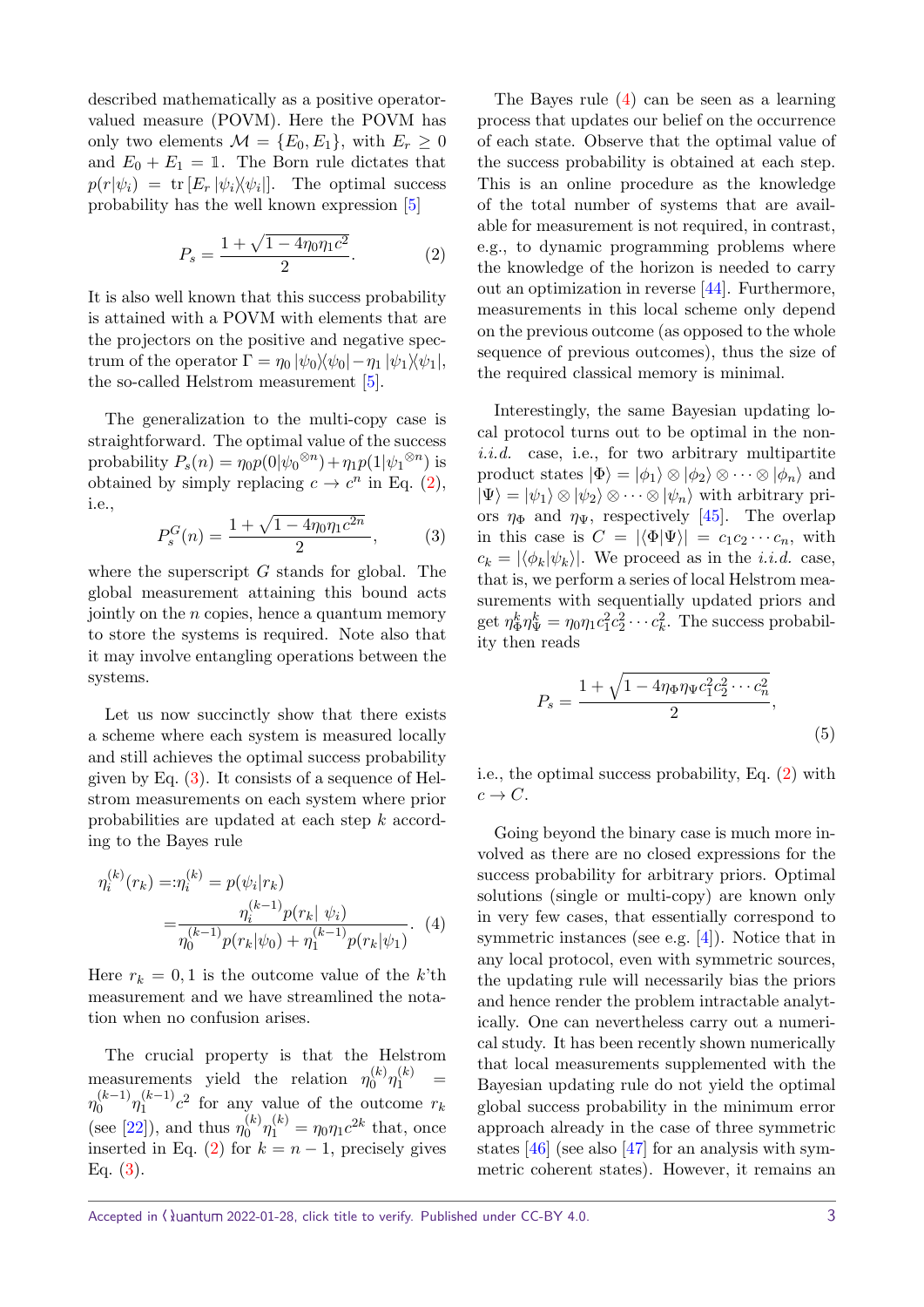open question whether this feature also holds for zero-error protocols, which we discuss next.

### <span id="page-3-0"></span>3 Two-state zero-error identification

We now turn our attention to protocols that identify a state without errors at the expense of having inconclusive outcomes, a task also known as unambiguous discrimination [\[48,](#page-11-9) [49\]](#page-11-10). Here we show that in the binary case there is also a local online procedure that gives the maximum success probability provided by the most general global POVM acting on all systems.

The zero-error POVM in principle has three elements:  $F_0$  and  $F_1$ , that unambiguously detect  $|\psi_0\rangle$  and  $|\psi_1\rangle$ , respectively, and  $F_I$ , which we associate to an inconclusive outcome. In order to achieve optimality the success probability  $P_s^u$  =  $\eta_0 P(0|\psi_0) + \eta_1 P(1|\psi_1) =: \eta_0 p_0 + \eta_1 p_1$  is maximized or, equivalently, the inconclusive probability  $Q = \eta_0 P(I|\psi_0) + \eta_1 P(I|\psi_1) =: \eta_0 q_0 + \eta_1 q_1$ is minimized while keeping the condition that no errors are committed, i.e  $P(1|\psi_0) = P(0|\psi_1) =$ 0. Notice that necessarily  $F_0 \propto |\psi_1^{\perp}\rangle\langle\psi_1^{\perp}|$  and *F*<sup>1</sup> ∝   *ψ* ⊥ 0 ih*ψ* ⊥ 0   , therefore the two proportionality constants are the only free parameters. It proves useful to cast the problem as a semidefinite program [\[50\]](#page-11-11) and use the conditional success probabilities  $p_0, p_1$  as the parameters to be optimized. The program reads [\[39,](#page-11-1) [51\]](#page-11-12)

$$
\begin{aligned}\n\max \quad & \eta_0 p_0 + \eta_1 p_1 \\
\text{s.t.} \quad & G - \Gamma \ge 0 \\
& \Gamma \ge 0\n\end{aligned}\n\tag{6}
$$

<span id="page-3-1"></span>where recall that *G* is the Gram matrix whose elements are given by the overlaps  $g_{ij} = \langle \psi_i | \psi_j \rangle$ , and  $\Gamma$  is a diagonal matrix of the conditional success probabilities,  $\Gamma = \text{diag}\{p_0, p_1\}$ . The first constraint stems from the POVM condition  $1-F_0-F_1 = F_I \geq 0$ . We note that this condition does not depend on the priors, only on *G*. This is a general feature that applies to any number of hypotheses. In the binary case it yields the interesting uncertainty relation

$$
q_0 q_1 \ge c^2,\tag{7}
$$

from which the solution of the SDP  $(6)$  follows

directly:

if

<span id="page-3-3"></span>
$$
q_0 = c\sqrt{\frac{\eta_1}{\eta_0}}, \qquad q_1 = c\sqrt{\frac{\eta_0}{\eta_1}} \tag{8}
$$

*c* 2

<span id="page-3-2"></span>
$$
c^2 \le \frac{\eta_0}{\eta_1} \le \frac{1}{c^2},\tag{9}
$$

and either  $q_0 = 1$  and  $q_1 = c^2$  if  $\eta_0/\eta_1 \leq c^2$ , or  $q_1 = 1$  and  $q_0 = c^2$  if  $\eta_0/\eta_1 \geq 1/c^2$ . In these extremal cases the priors are so biased that the optimal measurement discards detecting the state with the lowest prior and the POVM changes from having three to two elements. For instance, in the case  $q_0 = 1$  we only have elements  $F_1$ and  $F_I$  with  $F_1 + F_I = 1$ . The symmetric case  $\eta_0 = \eta_1 = 1/2$  falls inside the range [\(9\)](#page-3-2) for any value of the overlap and yields the well-known minimum inconclusive probability  $Q = c$  (see, e.g.,  $[3]$ .

The generalization to arbitrary *n* amounts to do the change  $c \to c^n$  in Eq. [\(8\)](#page-3-3). Note that this replacement also widens the range of validity of the three outcome POVM

<span id="page-3-5"></span>
$$
c^{2n} \le \frac{\eta_0}{\eta_1} \le \frac{1}{c^{2n}}.\tag{10}
$$

This fact plays an important role when discussing local protocols. The minimum average success probability finally reads (here and thereof we assume w.l.o.g. that  $\eta_0 \leq \eta_1$ )

<span id="page-3-4"></span>
$$
Q(n) = \begin{cases} 2\sqrt{\eta_0 \eta_1} c^n & \text{if } \sqrt{\frac{\eta_0}{\eta_1}} \ge c^n \\ \eta_0 + \eta_1 c^{2n} & \text{if } \sqrt{\frac{\eta_0}{\eta_1}} \le c^n \end{cases} (11)
$$

We next show that the optimal performance given by Eq.  $(11)$  can always be attained with local measurements. At first glance this result may seem a bit surprising because, for a given *n* and the same pair of priors, the global optimal POVM has three outcomes [i.e., Eq.  $(10)$  is satisfied], while a local one has only two [i.e., Eq. [\(9\)](#page-3-2) is not fulfilled]. This mismatch could lead us to think that a local strategy could not attain global optimal performance. However, we note that upon obtaining an inconclusive outcome in a two element local POVM, the priors get updated in such a way that they become more equilibrated. In fact, there is a step where the updated priors become sufficiently balanced as to satisfy Eq. [\(9\)](#page-3-2).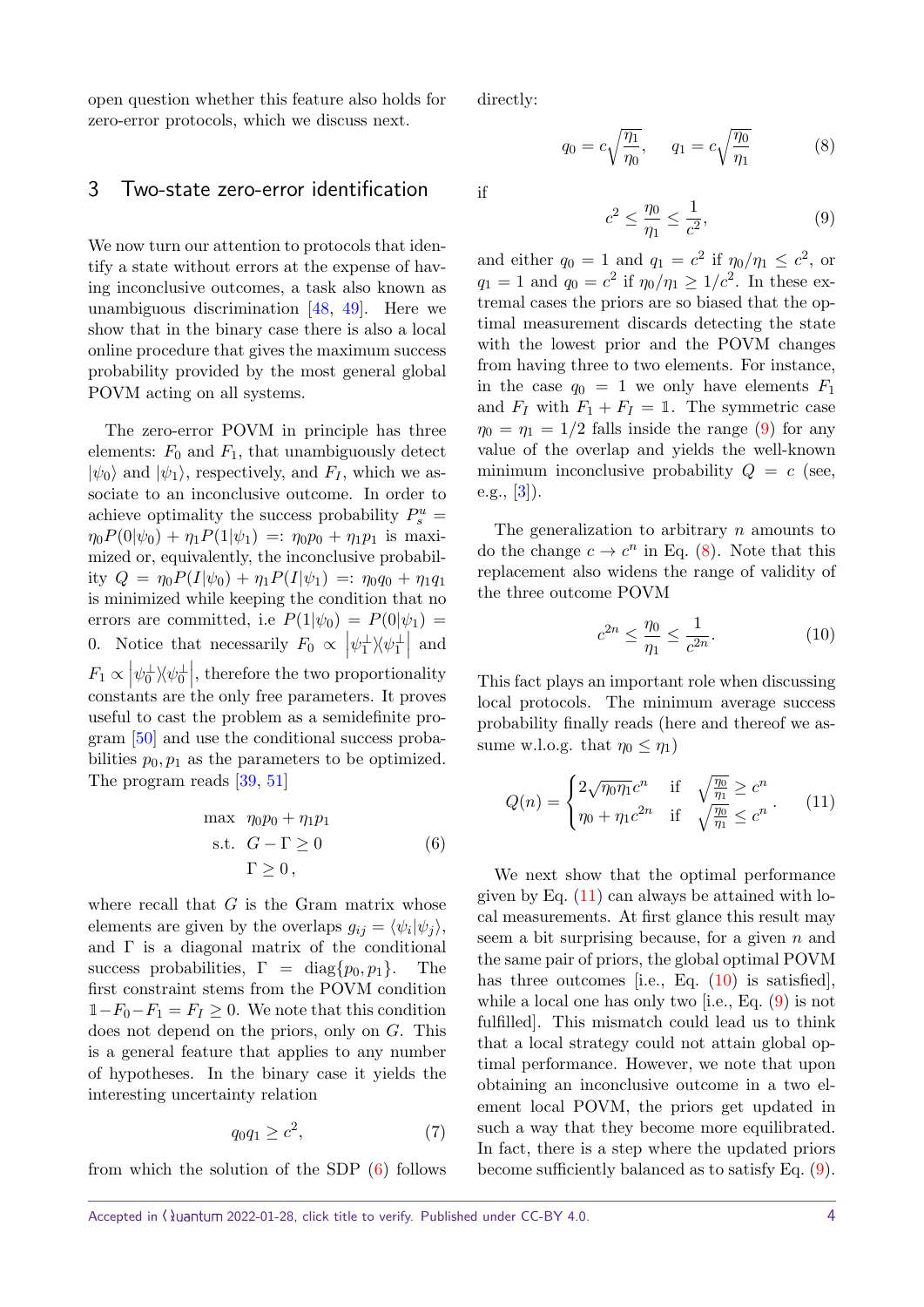From there on local POVMs also have three outcomes.

The proof of the agreement between the local and global procedures for any *n* and any initial value of the priors goes as follows. We have to consider the three different ranges of values where the ratio of the priors may lie:

(i) 
$$
\frac{\eta_0}{\eta_1} \le c^{2n}
$$
, (ii)  $c^{2n} \le \frac{\eta_0}{\eta_1} \le c^2$ , (iii)  $c^2 \le \frac{\eta_0}{\eta_1} \le 1$ .  
(12)

We start addressing range (*iii*) (note that the symmetric case of equal priors falls in this range). Here both conditions  $(9)$  and  $(10)$  are satisfied for any *n*, i.e., both global and local POVMs give a non-zero probability of detecting any of the states. The first local measurement is the optimal one yielding the inconclusive probabilities given by Eq. [\(8\)](#page-3-3). After this measurement, if we have not been successful, it is straightforward to see that the priors are updated to  $\eta_0^1 = \eta_1^1 = 1/2$ . The next measurement is hence optimized for equal priors, which gives an inconclusive outcome with probability *c* for both sates. Upon failing we repeat the symmetric measurement in all subsequent copies. The overall inconclusive probability of this local strategy then reads

$$
Q^{L}(n) = \eta_0 \Pi_{k=1}^{n} q_0^{k} + \eta_1 \Pi_{k=1}^{n} q_1^{k}
$$
  
= 
$$
\eta_0 c \sqrt{\frac{\eta_1}{\eta_0}} c^{n-1} + \eta_1 c \sqrt{\frac{\eta_0}{\eta_1}} c^{n-1}
$$
  
= 
$$
2 \sqrt{\eta_0 \eta_1} c^{n},
$$
 (13)

i.e., the optimal value in the first case of Eq. [\(11\)](#page-3-4).

In the range (*i*) the priors are so biased that, even for a global measurement, it is not worth detecting the state  $|\psi_0\rangle$ . The local procedure consists of a series of measurements  ${F_1}$  =  $|\psi_0^{\perp}\rangle\langle\psi_0^{\perp}|, F_I = |\psi_0\rangle\langle\psi_0|$ } that either detect unambiguously  $|\psi_1\rangle$  or fail. In this case we have

$$
Q^{L}(n) = \eta_0 \times (1)^{n} + \eta_1 (c^2)^{n} = \eta_0 + \eta_1 c^{2n}, \tag{14}
$$

which coincides with the second line of Eq.  $(11)$ . Note that, for large  $n$ , the region  $(i)$  is increasingly small. We would like to stress that, while all the measurements are identical, the updated priors are not. Each time one gets an inconclusive result the belief that the state is  $|\psi_1\rangle$  diminishes

and the belief in favor of  $|\psi_0\rangle$  increases. This balances the priors, however not enough to be worth testing the state  $|\psi_0\rangle$ . Indeed, Bayesian updating gives that, for all  $k \leq n-1$ ,

<span id="page-4-0"></span>
$$
\frac{\eta_0^{(k)}}{\eta_1^{(k)}} = \frac{1}{c^2} \frac{\eta_0^{(k-1)}}{\eta_1^{(k-1)}} \to \frac{\eta_0^{(k)}}{\eta_1^{(k)}} = \frac{1}{c^{2k}} \frac{\eta_0}{\eta_1} \le c^2, \quad (15)
$$

since  $\eta_0/\eta_1 \leq c^{2n}$  in this range.

The most interesting range is (*ii*). While the global strategy uses a three outcome POVM, the local strategy starts with a fully biased two outcome measurement (because  $\eta_0/\eta_1 \leq c^2$ ). Upon obtaining an inconclusive outcome, the priors are updated according to Eq. [\(15\)](#page-4-0) and get more balanced, i.e., our belief that the state is  $|\psi_0\rangle$  increases. We keep doing the same measurement until a step  $k_0$  that yields  $\eta_0^{(k_0)}$  $\eta_0^{(k_0)}/\eta_1^{(k_0)} \ge c^2$ . This step is guaranteed to be reached before *n*, i.e.,  $k_0 < n$ . Simply observe that

$$
\frac{\eta_0^{(k_0)}}{\eta_1^{(k_0)}} = \frac{1}{c^{2k_0}} \frac{\eta_0}{\eta_1} \ge c^2 \to \frac{\eta_0}{\eta_1} \ge c^{2(k_0+1)},\qquad(16)
$$

which is always compatible with the initial condition of beginning in range (*ii*) for some  $k_0 < n$ (the actual value of *k*<sup>0</sup> depends on the particular ratio  $\eta_0/\eta_1$ ). Therefore, the protocol consists in performing a sequence of fixed two-outcome measurements until the  $k_0$  step, when we do a three-outcome measurement for biased priors  $η_0^{(k_0)}$  $n_0^{(k_0)}$  and  $n_1^{(k_0)}$  $\eta_1^{(k_0)}$ , and continue with a sequence of three-outcome measurements for balanced priors as in region (*iii*) (of course, for as long as we keep on failing). The probability for *n* failures is

$$
Q^{L}(n) = \eta_0 \left[ (1)^{k_0} \times c \sqrt{\frac{\eta_1^{(k_0)}}{\eta_0^{(k_0)}}} \times c^{n-k_0-1} \right] + \eta_1 \left[ (c^2)^{k_0} \times c \sqrt{\frac{\eta_0^{(k_0)}}{\eta_1^{(k_0)}}} \times c^{n-k_0-1} \right],
$$
\n(17)

were we have explicitly displayed the terms corresponding to the three different stages of the procedure. Now, taking into account the expression of the updated priors ratio Eq.  $(15)$ , we get

$$
Q^{L}(n) = \eta_0 \sqrt{\frac{\eta_1}{\eta_0}} c^n + \eta_1 \sqrt{\frac{\eta_0}{\eta_1}} c^n = 2\sqrt{\eta_0 \eta_1} c^n,
$$
\n(18)

Accepted in  $\lambda$ uantum 2022-01-28, click title to verify. Published under CC-BY 4.0.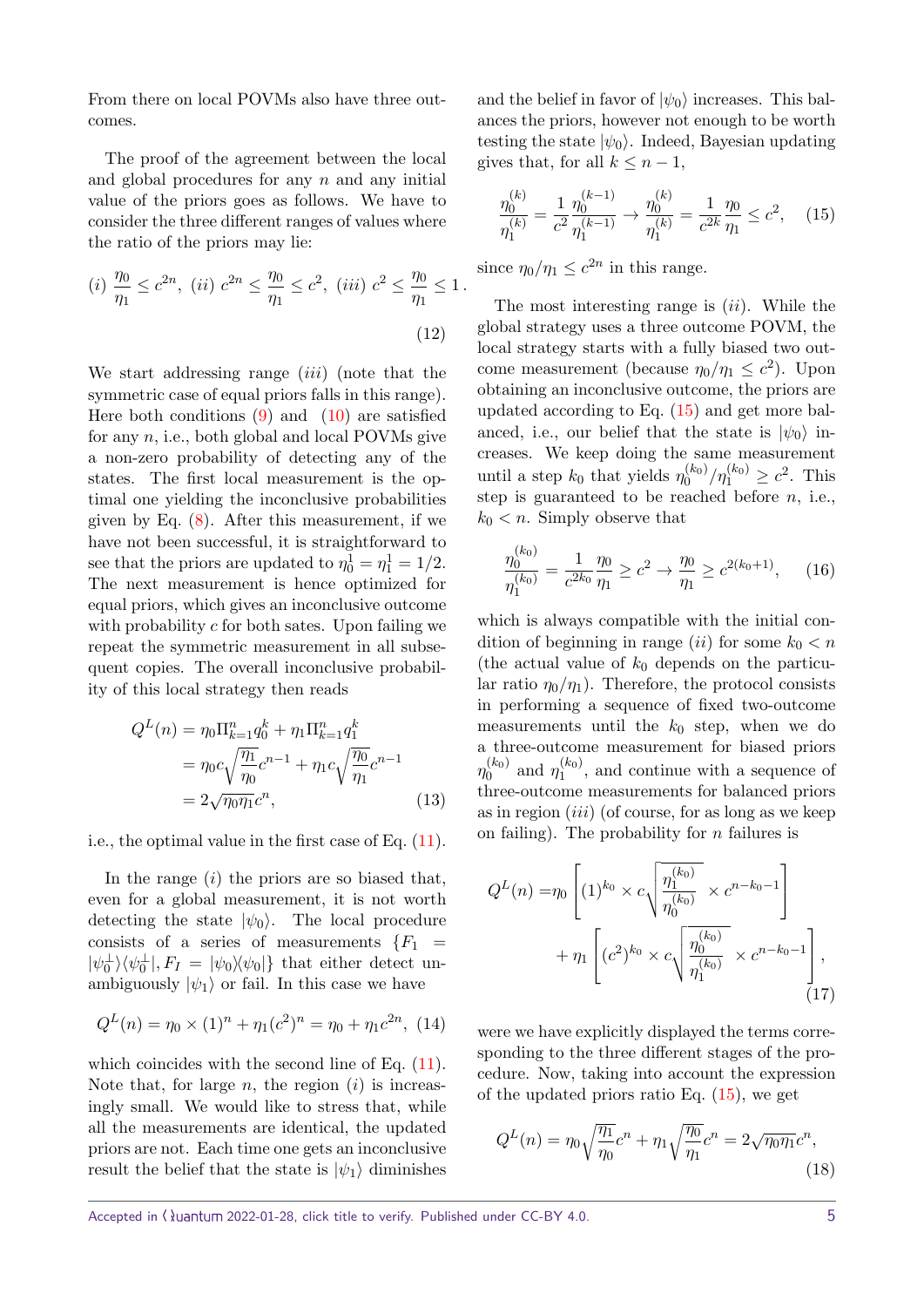which again coincides with the global bound, Eq. [\(11\)](#page-3-4).

We can summarize the procedure in all three regions by the position  $k_0$  of the first threeoutcome local measurement in the sequence. In region *(iii)*,  $k_0 = 0$  and we already start with a three outcome local measurement. In region (*ii*),  $k_0 \leq n-1$ , i.e., the accumulated balance of the priors given by the inconclusive outcomes induces to start a three-outcome measurement at some point before reaching *n*. Finally, in region (*i*), for very biased priors the number of copies is not enough to abandon the strategy that only detects one of the states.

As in the minimum error case, this local protocol works also in the non-i.i.d. case of product states. One just needs to take into account that at each step *k* we have a different overlap *c<sup>k</sup>* and also a different validity range Eq. [\(9\)](#page-3-2). The minimum failure probability is simply Eq.  $(11)$  with  $c^n$  replaced by  $C = c_1 c_2 \cdots c_n$ .

It is worth emphasizing that the local procedure described yields the optimal success probability at each step, regardless of total number of systems that are finally available for measurement. Besides not requiring quantum memories, the local measurement at any given step depends only on the outcome of the previous measurement, hence the size of the classical memory required is minimal. Furthermore, the measurement setting at most changes two times.

# <span id="page-5-0"></span>4 Zero-error identification of symmetric multiple hypotheses

In this section we extend our results to multihypothesis scenarios. Rather surprisingly, the performance of online sequential strategies and their comparison with the global optimal values for zero-error identification have hardly been explored. Although even the simplest case of three symmetric states (TSS) is quite a big challenge, as discussed in [\[42\]](#page-11-3), the constraints imposed by the zero-error requirement provide more chances to obtain analytical results. Here we will mainly focus our attention in the TSS case, and also address some straightforward generalizations.

The problem we address consists in doing a zero-error identification of a set of states that have equal prior probabilities  $\eta_i = 1/3$ ,  $i = 0, 1, 2$ , and symmetric overlaps  $\langle \psi_0 | \psi_1 \rangle$  =  $\langle \psi_1 | \psi_2 \rangle = \langle \psi_2 | \psi_0 \rangle = c$ . We first analyze the case of positive values of *c*, and then we address the negative range. We finally consider the sequential performance for complex values of *c*.

The positive range,  $0 \leq c \leq 1$ , can actually be solved for any number *r* of hypotheses as we show below. Note that the anomaly identification problem [\[38\]](#page-11-13) falls under this case. The Gram matrix, *G*, together with the priors encapsulate all the discrimination properties of an ensemble, and no explicit form of the states is even needed, although the very existence of a valid Gram, i.e.,  $G \geq 0$ , imposes some restrictions on the states that can give rise to *G*. For instance, if  $0 \leq c < 1$  the states are necessarily linearly independent (a requisite to have zero-error discrimination [\[48\]](#page-11-9)) and therefore the dimension *d* of the Hilbert space of the states must be at least  $d \geq r$ . The Gram matrix of a set of three states with equal overlap *c* reads

$$
G = \begin{pmatrix} 1 & c & c \\ c & 1 & c \\ c & c & 1 \end{pmatrix} . \tag{19}
$$

In this symmetric setting the optimal conditional success probabilities must be identical,  $p_i = p$ , hence the SDP [\(6\)](#page-3-1) reads

$$
\begin{array}{ll}\n\max & p \\
\text{s.t.} & G - p1 \ge 0 \\
& p \ge 0\n\end{array} \tag{20}
$$

<span id="page-5-2"></span>This optimization gives the minimum eigenvalue of *G*,

<span id="page-5-1"></span>
$$
p = \lambda_{\min}(G) = 1 - c,\tag{21}
$$

i.e.,  $q = c$ . Note that this solution is the same for any number of symmetric hypotheses. Given *n* copies of the states, the minimum inconclusive probability for any set of symmetric states with constant positive overlaps is  $Q = c^n$ .

Next we would like to know if the global performance can also be reached with an online protocol. This way, no quantum memory would be required and the identification process can be completed at much earlier times without compromising the probability of success [\[52\]](#page-11-14). The online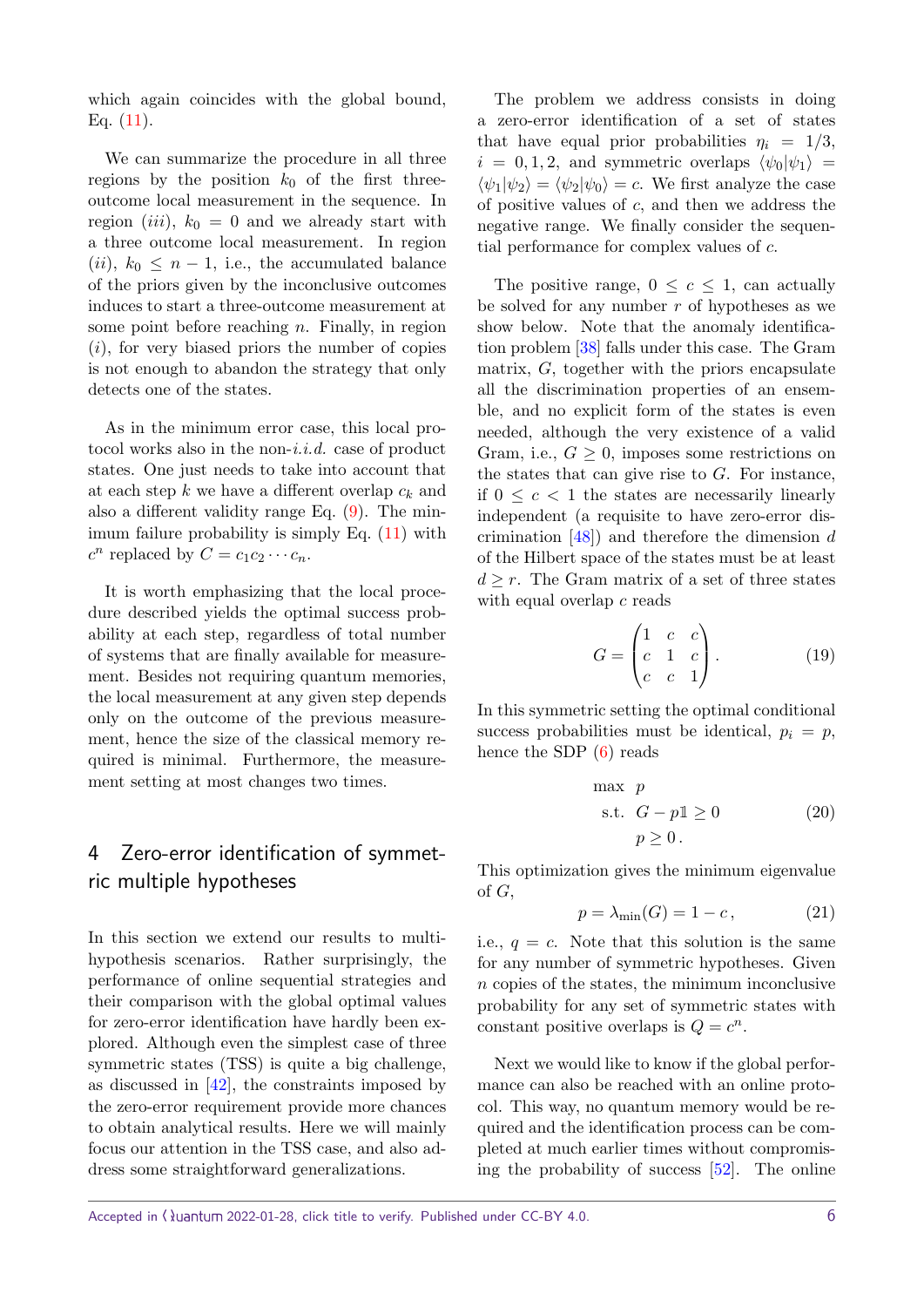protocol consists simply in a local optimal unambiguous measurement at each step *k*. One stops as soon as a conclusive outcome is obtained. This protocol can be regarded as a Bayesian updating procedure: if the identification is successful, the priors become 1 for the identified state and zero for the rest of states. If one fails, the updated priors are again symmetric. The proof follows directly from the fact that the inconclusive probability at each step is *c* and *n* consecutive failures have probability  $c^n$ .

The particular form of the unambiguous POVM that we need depends on the specific source states at hand. We present the TSS case  $(r = 3)$  in detail, but the generalization to an arbitrary number of symmetric source states is straightforward. As already introduced in Section [2,](#page-1-0) the most convenient parametrization is to use the eigenbasis of the unitary  $U = |0\rangle\langle 0| +$  $e^{2i\pi/3}$  |1 $\vert$ 1| +  $e^{4i\pi/3}$  |2 $\vert$ 2|, and write the states as  $|\psi_0\rangle = \xi_0 |0\rangle + \xi_1 |1\rangle + \xi_2 |2\rangle, |\psi_1\rangle = U |\psi_0\rangle$  and  $|\psi_2\rangle = U^2 |\psi_0\rangle$ . Here the amplitudes  $\xi_i$  are related to the eigenvalues of  $G$ ,  $\lambda_i$ , through

$$
\xi_i = \sqrt{\frac{\lambda_i}{3}}, \quad i = 0, 1, 2,
$$
\n(22)

which is the direct extension of Eq.  $(1)$ . This parametrization can be regarded as the canonical form of symmetric states for any overlap *c* (real or complex), and generalizes trivially to any number of symmetric states. It is useful to note that the operator  $\Omega = \sum_{k=0}^{2} |\psi_k\rangle\!\langle \psi_k|$  is diagonal in this basis:

<span id="page-6-2"></span>
$$
\Omega = 3 \begin{pmatrix} |\xi_0|^2 & 0 & 0 \\ 0 & |\xi_1|^2 & 0 \\ 0 & 0 & |\xi_2|^2 \end{pmatrix}
$$
 (23)

(this property holds true for any set of three symmetric states, normalized or not). The specific values of  $\xi_i$  are

$$
\xi_0 = \sqrt{\frac{1+2c}{3}}, \quad \xi_1 = \xi_2 = \sqrt{\frac{1-c}{3}}.
$$
 (24)

The POVM has elements  $F_i = p|\tilde{\phi}_i\rangle\langle\tilde{\phi}_i|, i =$ 0, 1, 2, and  $F_I = 1 - \sum_{i=0}^{2} F_i$ , where  $p = 1 - c$ , as given in Eq. [\(21\)](#page-5-1). The unnormalized states  $|\tilde{\phi}_i\rangle$ satisfy the unambiguous condition  $\langle \phi_i | \psi_j \rangle = \delta_{ij}$ and are constructed from a state  $|\phi_0\rangle$  as  $|\phi_k\rangle =$  $U^k|\tilde{\phi}_0\rangle$ . With this parametrization the fiducial state simply reads

<span id="page-6-1"></span>
$$
|\tilde{\phi}_0\rangle = \sum_{i=0}^{2} \sqrt{\frac{1}{3\lambda_i}} |i\rangle . \qquad (25)
$$

Let us next complete the analysis for negative values of the overlap. We note that  $G \geq 0$  implies that  $c \geq -1/2$ . In the range  $c \in [-1/2, 0]$ , the minimum eigenvalue of Eq.  $(20)$  changes to  $\lambda_{\min} = 1 - 2|c|$ . For a given number of copies *n* the minimum eigenvalue alternates between  $1 - 2|c|^n$  and  $1 - |c|^n$  depending on whether *n* is odd or even, respectively. This means that the minimum inconclusive probability is

<span id="page-6-0"></span>
$$
Q(n) = \begin{cases} 2|c|^n & \text{if } n \text{ is odd} \\ |c|^n & \text{if } n \text{ is even} \end{cases} . \tag{26}
$$

Note that indeed  $Q(n)$  is a decreasing function of *n* since  $|c|^{2k} \ge 2|c|^{2k+1} \ge |c|^{2k+2}$  if  $|c| \le 1/2$ .

A local protocol based on fixed unambiguous measurements gives a failure probability  $Q^L$  $2^n |c|^n$ , which is away from the optimal value by an exponential factor. Given such a large gap, one expects that there exist better local protocols. The analysis of the extremal value  $c = -1/2$  gives us the clues on how to proceed. For this value one has  $\det G = 0$ , i.e., the three states are linearly dependent. This means that zero-error identification is not possible [\[48\]](#page-11-9) with only one copy. Of course, given  $n > 1$  copies, the tensored states become linearly independent with a global Gram matrix  $G > 0$ . The global inconclusive probability is given by Eq.  $(26)$  with  $c = -1/2$ . It is remarkable that  $Q(n)$  is the same for 2*k* and 2*k* + 1 copies of the state,  $Q(2k) = Q(2k+1) = 2^{-2k}$ , i.e., having an additional copy is of no use (a result already noticed in [\[49\]](#page-11-10)).

Although with only one copy it is impossible to unambiguously identify the state, one can still gather useful information to be used in the following measurements. In particular, it is possible to perform a measurement that is able to exclude one of the states [\[53\]](#page-11-15) with 100% probability. It is easy to see that a POVM with elements  $E_k = \frac{2}{3}$  $\frac{2}{3}|\psi_k^{\perp}\rangle\langle\psi_k^{\perp}|, k=0,1,2$ , does the job, as indeed it constitutes a POVM:  $\sum_{k=0}^{2} E_k = \mathbb{1}$ . Then, from the second step onwards, one can proceed with two-state discrimination measurements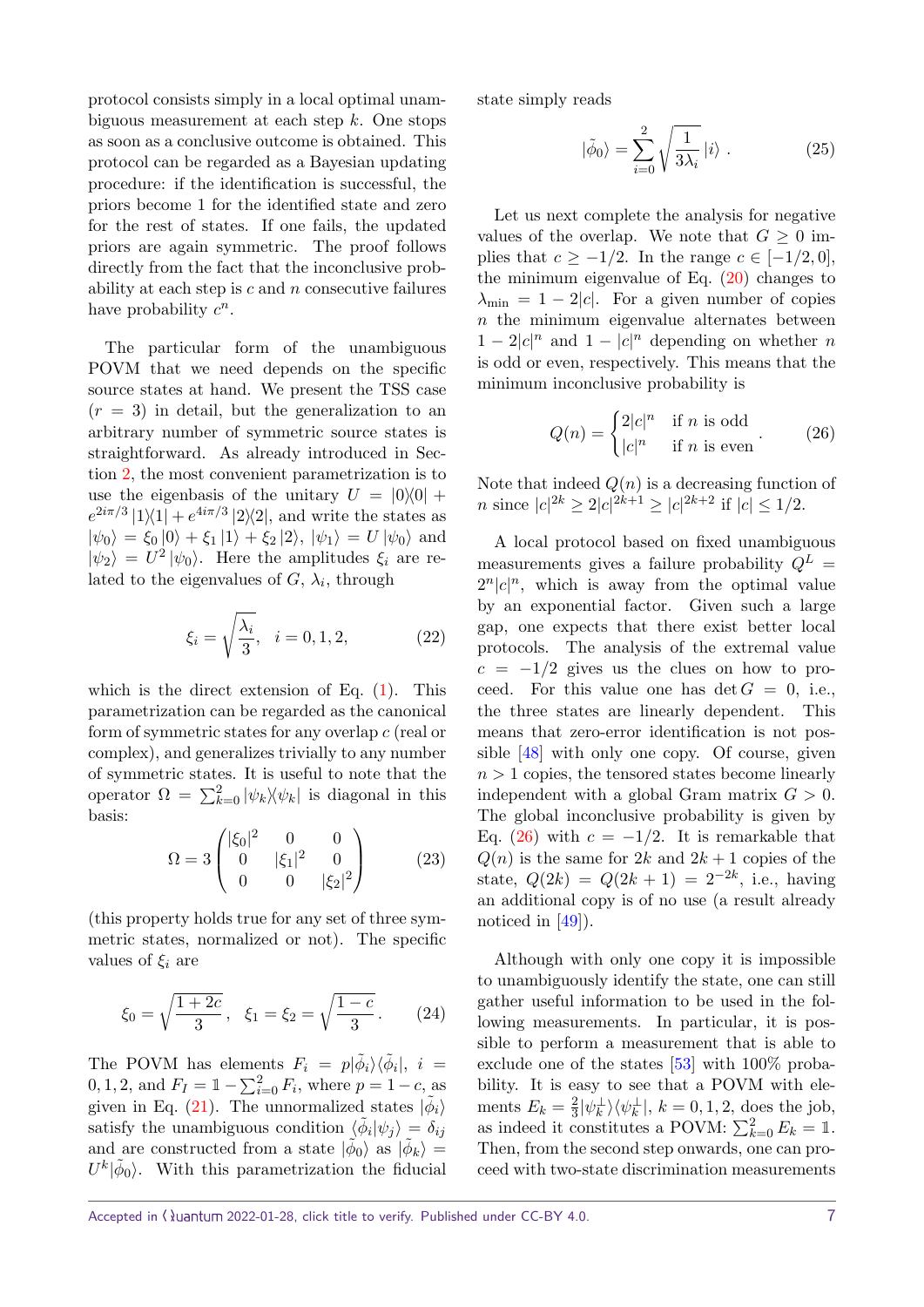as in Section [3](#page-3-0) with equal priors. The failure probability then reads

$$
Q^{L}(n) = \left(\frac{1}{2}\right)^{n-1},\tag{27}
$$

which coincides with the optimal value for odd *n*, Eq. [\(26\)](#page-6-0). Hence, this protocol is optimal for any odd number of states. For even *n* it does not reach global optimality, but we conjecture that also in this case no local protocol can do better than this one.

We can now tackle the whole negative range  $-1/2 < c < 0$  with local protocols. The idea is to combine unambiguous identification with the state-excluding measurement that has been the key idea to solve the extremal point  $c =$ −1*/*2. The unambiguous POVM elements are  $F_k = (1-2|c|)|\tilde{\phi}_k\rangle\langle\tilde{\phi}_k|, k = 0, 1, 2$ , where  $|\tilde{\phi}_k\rangle$  are given in Eq.  $(25)$  and above, and  $1 - 2|c|$  is the minimum eigenvalue of *G* in this range of *c*. The crucial observation is that it is possible to construct three additional operators  $E_l$  that exclude one of the states and satisfy  $E := \sum_{l=0}^{2} E_l =$  $1 - \sum_{k=0}^{2} F_k = 1 - F$ . Thus, with the first measurement, either a state is identified with certainty (operators  $F_i$ ) or a state is excluded also with certainty (operators  $E_l$ ). In other words, either we stop or we continue with a two-state unambiguous measurement (with equal priors after their update). Using Eq.  $(25)$  and Eq.  $(23)$  with the ordering  $\lambda_0 = \lambda_1 = 1 + |c|$  and  $\lambda_2 = 1 - 2|c|$ , we have

$$
\mathbb{1} - F = \frac{3|c|}{1+|c|} \begin{pmatrix} 1 & 0 & 0 \\ 0 & 1 & 0 \\ 0 & 0 & 0 \end{pmatrix} . \tag{28}
$$

The operators

$$
E_k = \frac{3|c|}{1+|c|} |\tilde{\varphi}_k\rangle\langle\tilde{\varphi}_k|, \qquad (29)
$$

where  $|\tilde{\varphi}_k\rangle = U^k |\tilde{\varphi}_0\rangle$  and  $|\tilde{\varphi}_0\rangle = |0\rangle - |1\rangle$ , satisfy the desired conditions

$$
\langle \psi_k | E_k | \psi_k \rangle = 0, \quad k = 0, 1, 2,
$$
  

$$
E + F = \mathbb{1}.
$$
 (30)

With this measurement, the success probability of unambiguously detecting the state is  $1 - 2|c|$ , and hence the probability of excluding one state is 2|*c*|. The following measurements are binary symmetric which give an optimal inconclusive probability  $|c|$ , Eq. [\(8\)](#page-3-3) with  $\eta_0/\eta_1 = 1$ . Therefore, after *n* measurements the overall inconclusive probability reads

$$
Q^L(n) = 2|c|^n,\tag{31}
$$

which again coincides with the optimal value Eq. $(26)$  for *n* odd. This result also proves that, for negative values of *c*, this protocol is the optimal one among all local procedures when the number of states measured is odd. For even numbers of states, although we do no have a rigorous proof, there are strong evidences that this is also the case. A measurement can provide three types of information: (i) exclude two states (unambiguous identification), (ii) exclude one of the states (exclusion) or (iii) update our belief over the different states (learning). Naturally (i) is the most valuable information. In a convex combination of POVM elements that achieve (ii) and (iii), note that the overall failure probability with two copies decreases if one puts the maximum weight in the elements leading to (ii). The POVM  ${F_{0,1,2}, E_{0,1,2}}$  maximizes the contribution to the success probabilities of (i) and (ii) by construction, hence it is presumably the optimal local measurement for any *n*.

Finally, for complex overlaps  $c = s e^{i\theta}$ , the eigenvalues of the Gram matrix read

$$
\lambda_k = 1 + 2s \cos \left[ \theta + \frac{2k\pi}{3} \right], \quad k = 0, 1, 2.
$$
 (32)

The minimum eigenvalue is  $\lambda_1$  for  $0 \le \theta \le 2\pi/3$ , *λ*<sup>0</sup> for  $2π/3 ≤ θ ≤ 4π/3$ , and  $λ_2$  for  $4π/3 ≤ θ ≤$  $2\pi$ . The positivity of the Gram matrix imposes some restrictions on the phase  $\theta$  for  $s > 1/2$ . The region allowed by the physical restriction  $G \geq 0$  is the triangle depicted in Fig. [1.](#page-8-0) Note that, by symmetry, values of the overlap *c* differing in a phase of  $2\pi/3$  are equivalent. In particular this holds true for the three lines with  $\theta = 0$ ,  $2\pi/3$ ,  $4\pi/3$  and the dashed lines with  $\theta = \pi/3$ ,  $\pi$ ,  $5\pi/3$ . That is, for values of *c* lying in the "Mercedes-Benz" lines of Fig. [1](#page-8-0) a protocol of repeated unambiguous local measurements provide the same success probability as gathering all the copies and performing an optimal global measurement, for any *n*. For values in the dashed lines of Fig. [1](#page-8-0) this is only true for odd *n*.

For complex values of the overlap and for  $n = 2$ copies, it is possible to find a region with a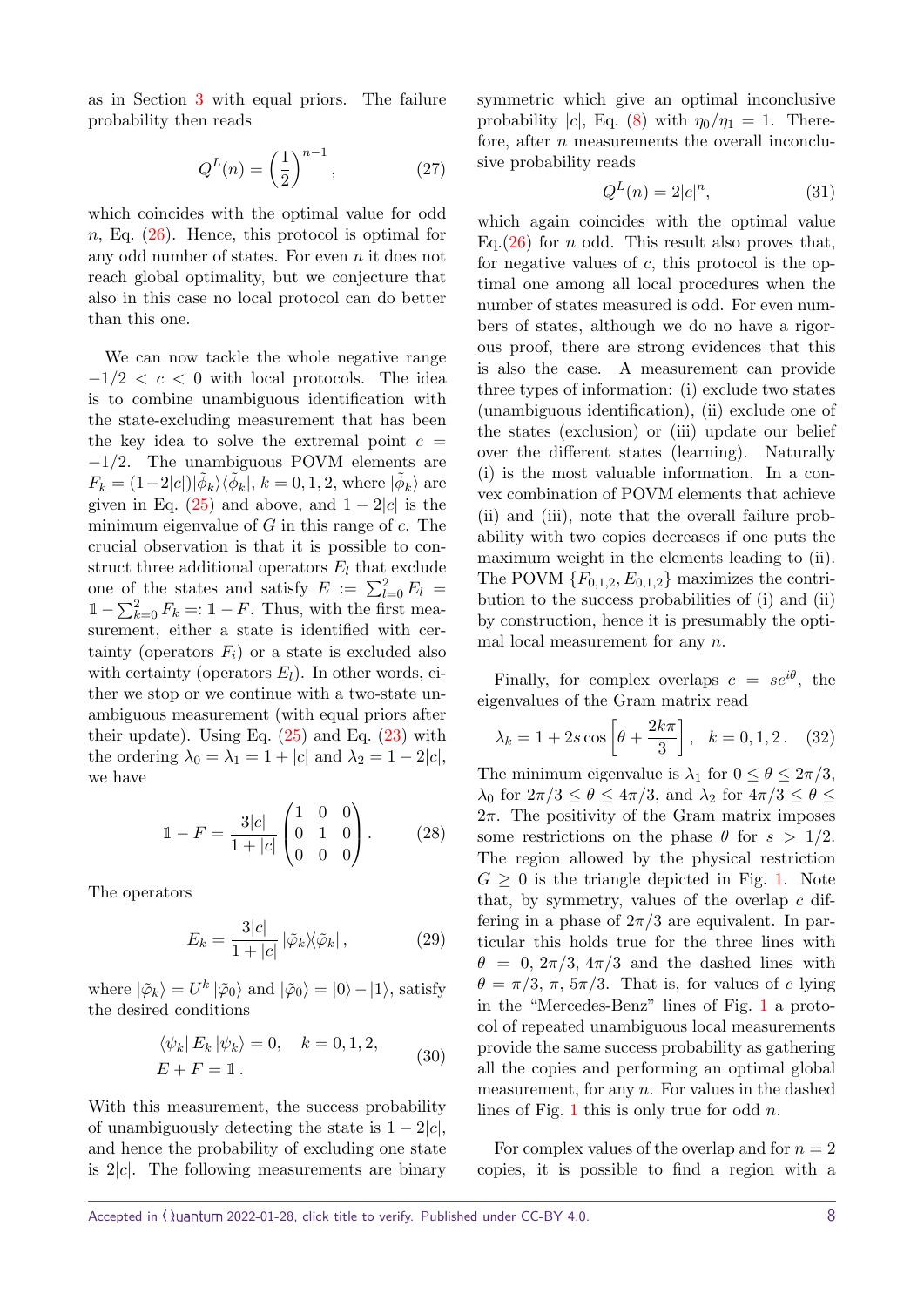"Mitsubishi-logo" shape where a sequence of two local measurements yields the same success probability as the global measurement [\[42\]](#page-11-3). However, the strategy proposed in [\[42\]](#page-11-3) is not online, since it requires knowing the horizon. Indeed, it sacrifices optimality in the first step (by not putting the maximum possible weight on the POVM elements  $F_{0,1,2}$  in order to match global performance at the second step. We have carried out numerical checks by optimizing over online strategies with local POVMs of the form  ${F_{0,1,2}, E_{0,1,2}, 1 - F - E}$ . Our results indicate that there is no online protocol yielding the global optimal success probability outside the dark blue and magenta lines of Fig. [1.](#page-8-0)

<span id="page-8-0"></span>

Figure 1: Complex plane of the overlap values. Horizontal and vertical axis correspond to real and imaginary parts, respectively. The shaded triangular region is the physically allowed range. The Mercedes-Benz lines of length one (solid blue) are the values for which there is an online protocol that matches the optimal performance of global schemes. The rotated lines of length 1/2 (dashed magenta) are the values for which optimality is also attained for odd numbers of copies.

Our results naturally extend to the case of product states that are not necessarily identical, but where each local state comes from a different symmetric trine  $\{\psi_0^{(k)}\}$  $\ket{\psi_0^{(k)}}, \ket{\psi_1^{(k)}}$  $|\psi_1^{(k)}\rangle,|\psi_2^{(k)}\rangle$  $\binom{\kappa}{2}$ with overlap  $c_k$ ,  $k = 1, \ldots, n$ . This case corresponds to a non-i.i.d. source that produces three possible global hypotheses of the form  $|\psi_i^{(1)}\>$  $\langle i^{(1)} \rangle |\psi_i^{(2)}$  $|\psi_i^{(2)}\rangle\cdots|\psi_i^{(n)}\rangle$  $\langle i^{(n)} \rangle$ ,  $i = 0, 1, 2$ . For instance, as in the case of identical copies, our online scheme yields the optimal global success probability if  $c_k \geq 0$ ,  $\forall k$ . Also, if the local trines have positive and negative values of the overlap, the online scheme matches optimal performance if  $\prod_{k=1}^{n} c_k$  < 0. Notice that in this case there must be a first trine with negative overlap, say at step *k*. Recall that the local measurement for this trine either identifies the state with probability  $1 - 2|c_k|$  or excludes one of the possibilities with probability  $2|c_k|$  and thereafter one has a symmetric binary problem. Thus, the total inconclusive probability reads  $Q = c_1 c_2 \cdots 2|c_k||c_{k+1}|\cdots|c_n|$  which coincides with the global optimum  $2|c_1c_2 \cdots c_n|$  since  $c_i > 0$ for  $i < k$ .

## 5 Conclusions

The tasks of binary pure state identification for minimum and zero error can be carried out in an online fashion with optimal performance. The scheme has no horizon, i.e., the information about the number of states available does not affect the measurement scheme. Optimality is attained at each step regardless of whether systems are lost or one has to stop at an earlier time than planned.

Extending the analysis beyond the binary case is a much more challenging task. Already the minimum extension of three symmetric states is a highly non-trivial case. For minimum error the direct application of local measurements with Bayesian updating for two copies of the states does not give the optimal global performance [\[46,](#page-11-7) [47\]](#page-11-8). As far as we are aware, there is no proof that this is the case for more general one-way local protocols.

The zero-error identification task, still being quite involved, offers more possibilities to be tackled as most of the structure of the POVM is already fixed by the zero-error constraints. We have formulated the problem as a semidefinite program that greatly simplifies the optimization task and also provides a very useful tool, not only for numerical calculations but, as we exploit here, also for obtaining analytical results. It also opens the path for addressing more complex instances as, e.g., non-symmetric overlaps or different priors. We have given a canonical way of writing *r* symmetric states in terms of the eigenvalues of their Gram matrix. For  $r = 3$ , we have obtained the optimal online protocol for arbitrary positive values of the overlap and any *n*, and for negative values for odd *n*. We have proven that these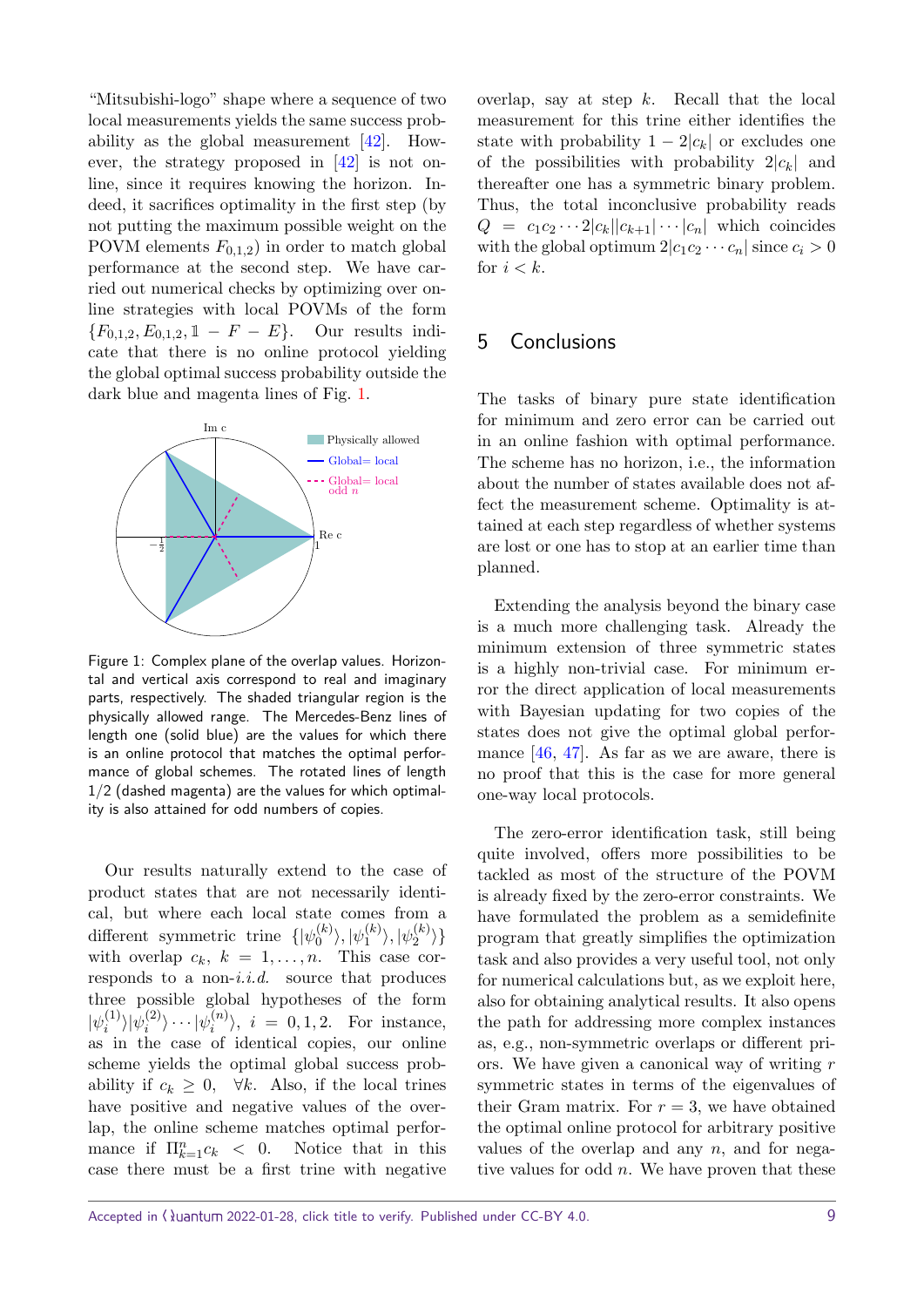protocols attain the optimal global performance. These results directly extend to symmetric complex values of the overlap with phases 2*π/*3. Our findings for positive overlaps also hold for any number of hypotheses  $r$ . Unlike  $[42]$ , we are not restricted to sources of linearly independent states. We are able to find, e.g., online optimal protocols for trines of symmetric qubits.

For arbitrary complex values of the overlap, our results also suggest that there is no online protocol achieving the same performance as global protocols outside the three symmetric lines of Fig. [1.](#page-8-0) The existence of this gap could be exploited in several ways. For instance, one could consider an extension of the B92 protocol [\[7\]](#page-9-4) with trine states to produce keys of trits. If Alice were to use multiple copies of a trine state for which such gap exists with the objective of increasing the key rate, Bob would take advantage by measuring collectively, while Eve would be forced to measure in an online manner (thus suboptimally) to keep the rate of communication. Another direct application of our results is probabilistic cloning of states from a finite set [\[54\]](#page-12-0) in the asymptotic limit of producing many clones: if the set is a trine where there is no gap between online and global strategies, the task could be optimally performed by an online measure and prepare strategy, thus saving resoures with respect to measuring several copies collectively.

### Acknowledgments

We acknowledge discussions with E. Bagan and K. Nakahira. We acknowledge financial support from the Spanish Agencia Estatal de Investigación, project PID2019-107609GB-I00, from Secretaria d'Universitats i Recerca del Departament d'Empresa i Coneixement de la Generalitat de Catalunya, co-funded by the European Union Regional Development Fund within the ERDF Operational Program of Catalunya (project QuantumCat, ref. 001-P-001644), and Generalitat de Catalunya CIRIT 2017-SGR-1127. EMV thanks financial support from CONACYT.

## References

- <span id="page-9-0"></span>[1] A. Chefles, Quantum state discrimination, Contemporary Physics 41, 401 (2000), [DOI:](https://doi.org/10.1080/00107510010002599) [10.1080/00107510010002599.](https://doi.org/10.1080/00107510010002599)
- [2] S. M. Barnett and S. Croke, Quantum state discrimination, Advances in Optics and Photonics 1, 238 (2009), [DOI:](https://doi.org/10.1364/AOP.1.000238) [10.1364/AOP.1.000238.](https://doi.org/10.1364/AOP.1.000238)
- <span id="page-9-8"></span>[3] J. A. Bergou, Discrimination of quantum states, Journal of Modern Optics 57, 160 (2010), [DOI: 10.1080/09500340903477756.](https://doi.org/10.1080/09500340903477756)
- <span id="page-9-1"></span>[4] J. Bae and L.-C. Kwek, *Quantum state dis*crimination and its applications, Journal of Physics A: Mathematical and Theoretical 48, 083001 (2015), [DOI: 10.1088/1751-](https://doi.org/10.1088/1751-8113/48/8/083001) [8113/48/8/083001.](https://doi.org/10.1088/1751-8113/48/8/083001)
- <span id="page-9-2"></span>[5] C. W. Helstrom, *Quantum detection and es*timation theory (Academic press) (1976).
- <span id="page-9-3"></span>[6] N. Gisin and R. Thew, Quantum communication, Nature Photonics 1, 165 (2007), [DOI: 10.1038/nphoton.2007.22.](https://doi.org/10.1038/nphoton.2007.22)
- <span id="page-9-4"></span>[7] C. H. Bennett, Quantum cryptography using any two nonorthogonal states, Physical Review Letters 68, 3121 (1992), [DOI:](https://doi.org/10.1103/PhysRevLett.68.3121) [10.1103/PhysRevLett.68.3121.](https://doi.org/10.1103/PhysRevLett.68.3121)
- [8] N. Gisin, G. Ribordy, W. Tittel, and H. Zbinden, Quantum cryptography, Reviews of Modern Physics 74, 145 (2002), [DOI: 10.1103/RevModPhys.74.145.](https://doi.org/10.1103/RevModPhys.74.145)
- $[9]$  A. Acín, J. Bae, E. Bagan, M. Baig, L. Masanes, and R. Muñoz-Tapia, Secrecy properties of quantum channels, Physical Review A 73, 012327 (2006), [DOI:](https://doi.org/10.1103/PhysRevA.73.012327) [10.1103/PhysRevA.73.012327.](https://doi.org/10.1103/PhysRevA.73.012327)
- <span id="page-9-5"></span>[10] R. Renner, Security of quantum key distribution, International Journal of Quantum Information 6, 1 (2008), [DOI:](https://doi.org/10.1142/S0219749908003256) [10.1142/S0219749908003256.](https://doi.org/10.1142/S0219749908003256)
- <span id="page-9-6"></span>[11] D. Bacon, A. Childs, and W. van Dam, From optimal measurement to efficient quantum algorithms for the hidden subgroup problem over semidirect product groups, in 46th Annual IEEE Symposium on Foundations of Computer Science (FOCS'05), vol. 2005, 469–478 (IEEE) (2005), ISBN 0-7695-2468- 0, [DOI: 10.1109/SFCS.2005.38.](https://doi.org/10.1109/SFCS.2005.38)
- <span id="page-9-7"></span>[12] J. Bae, W.-Y. Hwang, and Y.-D. Han, No-Signaling Principle Can Determine Optimal Quantum State Discrimination, Physical Review Letters 107, 170403 (2011), [DOI:](https://doi.org/10.1103/PhysRevLett.107.170403) [10.1103/PhysRevLett.107.170403.](https://doi.org/10.1103/PhysRevLett.107.170403)

Accepted in  $\lambda$ uantum 2022-01-28, click title to verify. Published under CC-BY 4.0. 10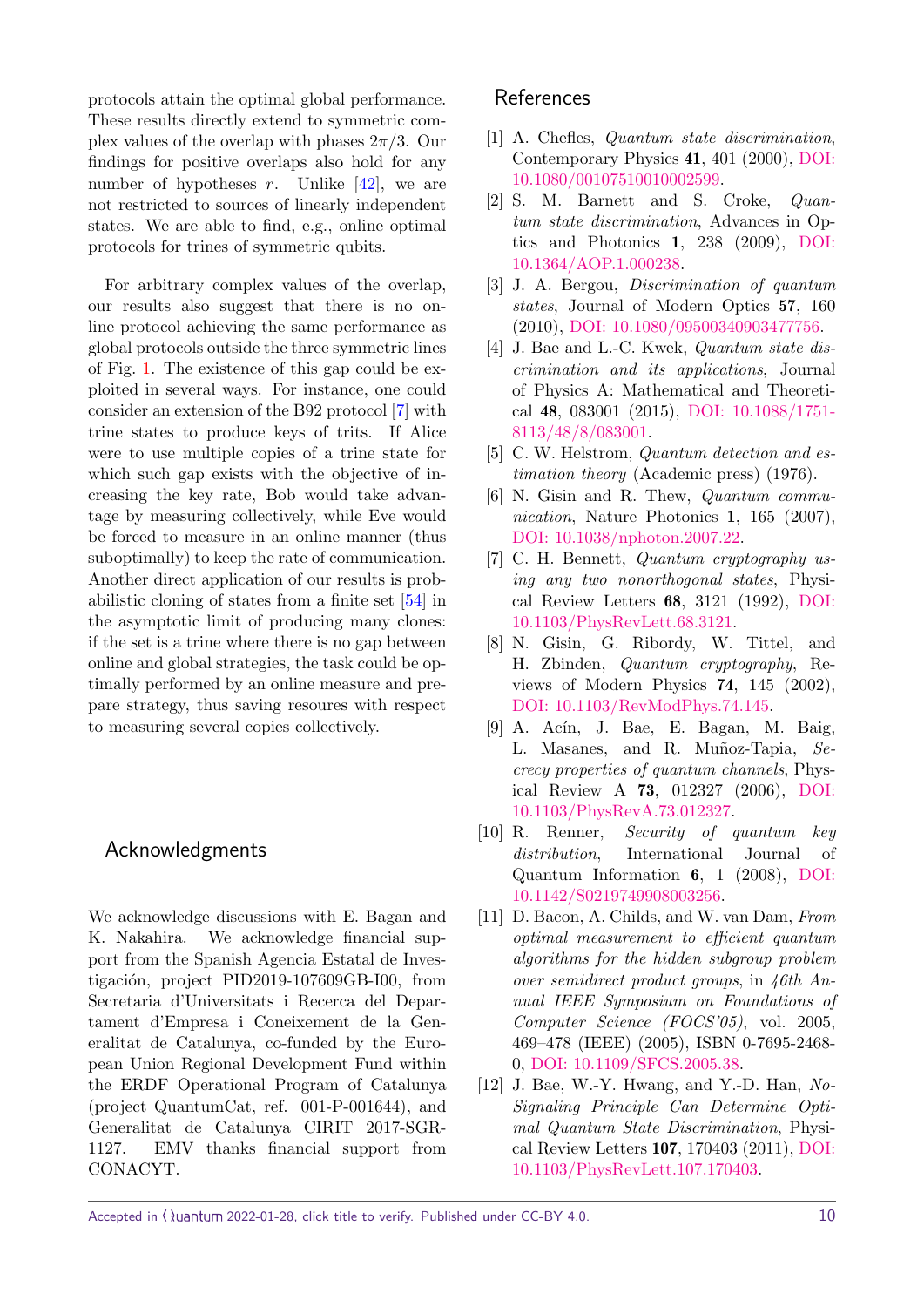- [13] R. Takagi and B. Regula, General Resource Theories in Quantum Mechanics and Beyond: Operational Characterization via Discrimination Tasks, Physical Review X 9, 031053 (2019), [DOI: 10.1103/Phys-](https://doi.org/10.1103/PhysRevX.9.031053)[RevX.9.031053.](https://doi.org/10.1103/PhysRevX.9.031053)
- [14] M. Oszmaniec and T. Biswas, Operational relevance of resource theories of quantum measurements, Quantum 3, 133 (2019), [DOI: 10.22331/q-2019-04-26-133.](https://doi.org/10.22331/q-2019-04-26-133)
- <span id="page-10-0"></span>[15] R. Uola, T. Kraft, J. Shang, X.-D. Yu, and O. Gühne, *Quantifying Quantum Re*sources with Conic Programming, Physical Review Letters 122, 130404 (2019), [DOI:](https://doi.org/10.1103/PhysRevLett.122.130404) [10.1103/PhysRevLett.122.130404.](https://doi.org/10.1103/PhysRevLett.122.130404)
- <span id="page-10-1"></span>[16] W. K. Wootters and W. H. Zurek, A single quantum cannot be cloned, Nature 299, 802 (1982), [DOI: 10.1038/299802a0.](https://doi.org/10.1038/299802a0)
- <span id="page-10-2"></span>[17] J. Walgate, A. J. Short, L. Hardy, and V. Vedral, Local Distinguishability of Multipartite Orthogonal Quantum States, Physical Review Letters 85, 4972 (2000), [DOI:](https://doi.org/10.1103/PhysRevLett.85.4972) [10.1103/PhysRevLett.85.4972.](https://doi.org/10.1103/PhysRevLett.85.4972)
- [18] S. Virmani, M. Sacchi, M. Plenio, and D. Markham, Optimal local discrimination of two multipartite pure states, Physics Letters A 288, 62 (2001), [DOI: 10.1016/S0375-](https://doi.org/10.1016/S0375-9601(01)00484-4) [9601\(01\)00484-4.](https://doi.org/10.1016/S0375-9601(01)00484-4)
- <span id="page-10-12"></span>[19] Y.-X. Chen and D. Yang, Optimal conclusive discrimination of two nonorthogonal pure product multipartite states through local operations, Physical Review A 64, 064303 (2001), [DOI: 10.1103/PhysRevA.64.064303.](https://doi.org/10.1103/PhysRevA.64.064303)
- [20] Y.-X. Chen and D. Yang, *Optimally con*clusive discrimination of nonorthogonal entangled states by local operations and classical communications, Physical Review A 65, 022320 (2002), [DOI: 10.1103/Phys-](https://doi.org/10.1103/PhysRevA.65.022320)[RevA.65.022320.](https://doi.org/10.1103/PhysRevA.65.022320)
- <span id="page-10-13"></span>[21] Z. Ji, H. Cao, and M. Ying, *Optimal con*clusive discrimination of two states can be achieved locally, Physical Review A 71, 032323 (2005), [DOI: 10.1103/Phys-](https://doi.org/10.1103/PhysRevA.71.032323)[RevA.71.032323.](https://doi.org/10.1103/PhysRevA.71.032323)
- <span id="page-10-11"></span>[22] A. Acín, E. Bagan, M. Baig, L. Masanes, and R. Muñoz-Tapia, Multiple-copy twostate discrimination with individual measurements, Physical Review A 71, 032338 (2005), [DOI: 10.1103/PhysRevA.71.032338.](https://doi.org/10.1103/PhysRevA.71.032338)
- [23] S. Croke, S. M. Barnett, and G. Weir, Optimal sequential measurements for bipar-

tite state discrimination, Physical Review A 95, 052308 (2017), [DOI: 10.1103/Phys-](https://doi.org/10.1103/PhysRevA.95.052308)[RevA.95.052308.](https://doi.org/10.1103/PhysRevA.95.052308)

- <span id="page-10-14"></span>[24] A. Peres and W. K. Wootters, Optimal detection of quantum information, Physical Review Letters 66, 1119 (1991), [DOI:](https://doi.org/10.1103/PhysRevLett.66.1119) [10.1103/PhysRevLett.66.1119.](https://doi.org/10.1103/PhysRevLett.66.1119)
- <span id="page-10-15"></span>[25] E. Chitambar and M.-H. Hsieh, Revisiting the optimal detection of quantum information, Physical Review A 88, 020302 (2013), [DOI: 10.1103/PhysRevA.88.020302.](https://doi.org/10.1103/PhysRevA.88.020302)
- <span id="page-10-3"></span>[26] H.-C. Cheng, A. Winter, and N. Yu, Discrimination of quantum states under locality constraints in the manycopy setting, in 2021 IEEE International Symposium on Information Theory (ISIT), 1188–1193 (IEEE) (2021), [DOI:](https://doi.org/10.1109/ISIT45174.2021.9518100) [10.1109/ISIT45174.2021.9518100.](https://doi.org/10.1109/ISIT45174.2021.9518100)
- <span id="page-10-4"></span>[27] C. H. Bennett, D. P. DiVincenzo, C. A. Fuchs, T. Mor, E. Rains, P. W. Shor, J. A. Smolin, and W. K. Wootters, *Quantum non*locality without entanglement, Physical Review A 59, 1070 (1999), [DOI: 10.1103/Phys-](https://doi.org/10.1103/PhysRevA.59.1070)[RevA.59.1070.](https://doi.org/10.1103/PhysRevA.59.1070)
- <span id="page-10-5"></span>[28] C. A. Fuchs, *Just two nonorthogonal quan*tum states, in P. Kumar, G. M. D'Ariano, and O. Hirota (eds.), Quantum Communication, Computing, and Measurement 2, 11– 16 (Springer) (2002), [DOI: 10.1007/0-306-](https://doi.org/10.1007/0-306-47097-7_2) [47097-7˙2.](https://doi.org/10.1007/0-306-47097-7_2)
- <span id="page-10-6"></span>[29] T. Eggeling and R. F. Werner, Hiding classical data in multipartite quantum states, Physical Review Letters 89, 097905 (2002), [DOI: 10.1103/PhysRevLett.89.097905.](https://doi.org/10.1103/PhysRevLett.89.097905)
- <span id="page-10-7"></span>[30] S. S. Bhattacharya, S. Saha, T. Guha, and M. Banik, Nonlocality without entanglement: Quantum theory and beyond, Physical Review Research 2, 012068 (2020), [DOI:](https://doi.org/10.1103/PhysRevResearch.2.012068) [10.1103/PhysRevResearch.2.012068.](https://doi.org/10.1103/PhysRevResearch.2.012068)
- <span id="page-10-8"></span>[31] D. G. Fischer, S. H. Kienle, and M. Freyberger, Quantum-state estimation by selflearning measurements, Physical Review A 61, 032306 (2000), [DOI: 10.1103/Phys-](https://doi.org/10.1103/PhysRevA.61.032306)[RevA.61.032306.](https://doi.org/10.1103/PhysRevA.61.032306)
- <span id="page-10-9"></span>[32] A. Wald, Sequential Analysis, Dover books on advanced mathematics (Dover Publications) (1973), ISBN 9780486615790.
- <span id="page-10-10"></span>[33] E. Martínez Vargas, C. Hirche, G. Sentís, M. Skotiniotis, M. Carrizo, R. Muñoz-Tapia, and J. Calsamiglia, Quantum Sequential Hypothesis Testing, Physical Review Letters

Accepted in  $\lambda$ uantum 2022-01-28, click title to verify. Published under CC-BY 4.0. 11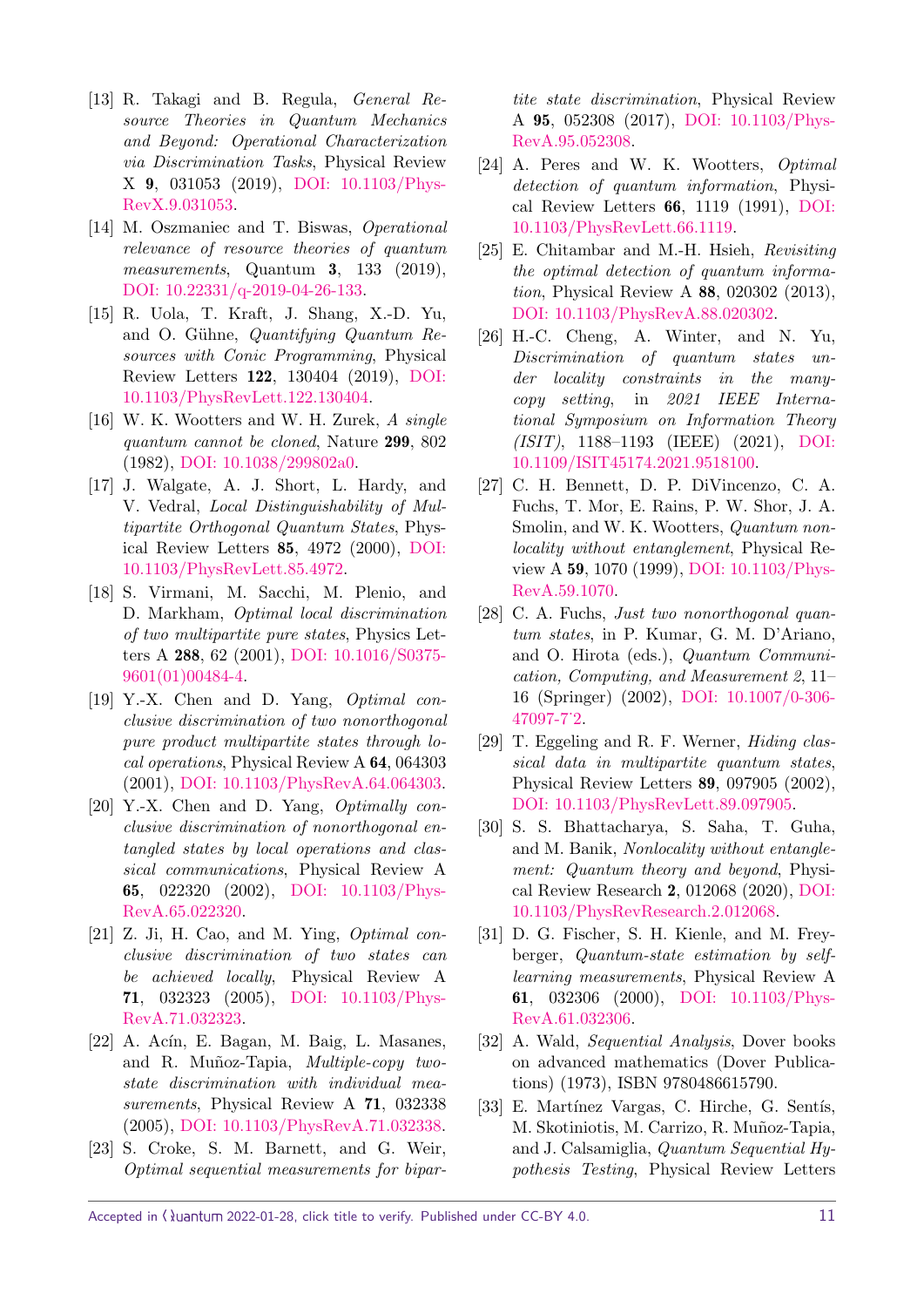126, 180502 (2021), [DOI: 10.1103/Phys-](https://doi.org/10.1103/PhysRevLett.126.180502)[RevLett.126.180502.](https://doi.org/10.1103/PhysRevLett.126.180502)

- <span id="page-11-0"></span>[34] S. M. Barnett, Minimum-error discrimination between multiply symmetric states, Physical Review A 64, 030303 (2001), [DOI:](https://doi.org/10.1103/PhysRevA.64.030303) [10.1103/PhysRevA.64.030303.](https://doi.org/10.1103/PhysRevA.64.030303)
- [35] J. A. Bergou, U. Futschik, and E. Feldman, Optimal unambiguous discrimination of pure quantum states, Physical Review Letters 108, 250502 (2012), [DOI:](https://doi.org/10.1103/PhysRevLett.108.250502) [10.1103/PhysRevLett.108.250502.](https://doi.org/10.1103/PhysRevLett.108.250502)
- [36] N. Dalla Pozza and G. Pierobon, Optimality of square-root measurements in quantum state discrimination, Physical Review A 91, 042334 (2015), [DOI: 10.1103/Phys-](https://doi.org/10.1103/PhysRevA.91.042334)[RevA.91.042334.](https://doi.org/10.1103/PhysRevA.91.042334)
- [37] H. Krovi, S. Guha, Z. Dutton, and M. P. da Silva, Optimal measurements for symmetric quantum states with applications to optical communication, Physical Review A 92, 062333 (2015), [DOI: 10.1103/Phys-](https://doi.org/10.1103/PhysRevA.92.062333)[RevA.92.062333.](https://doi.org/10.1103/PhysRevA.92.062333)
- <span id="page-11-13"></span>[38] M. Skotiniotis, R. Hotz, J. Calsamiglia, and R. Muñoz Tapia, *Identification of malfunc*tioning quantum devices, arXiv:1808.02729 (2018).
- <span id="page-11-1"></span>[39] G. Sentís, J. Calsamiglia, and R. Muñoz Tapia, Exact identification of a quantum change point, Physical Review Letters 119, 140506 (2017), [DOI: 10.1103/Phys-](https://doi.org/10.1103/PhysRevLett.119.140506)[RevLett.119.140506.](https://doi.org/10.1103/PhysRevLett.119.140506)
- <span id="page-11-2"></span>[40] E. Chitambar, R. Duan, and M.-H. Hsieh, When Do Local Operations and Classical Communication Suffice for Two-Qubit State Discrimination?, IEEE Transactions on Information Theory 60, 1549 (2014), [DOI:](https://doi.org/10.1109/TIT.2013.2295356) [10.1109/TIT.2013.2295356.](https://doi.org/10.1109/TIT.2013.2295356)
- [41] G. Sentis, E. Martínez-Vargas, and R. Muñoz Tapia, *Online strategies for* exactly identifying a quantum change point, Physical Review A 98, 052305 (2018), [DOI:](https://doi.org/10.1103/PhysRevA.98.052305) [10.1103/PhysRevA.98.052305.](https://doi.org/10.1103/PhysRevA.98.052305)
- <span id="page-11-3"></span>[42] K. Nakahira, K. Kato, and T. S. Usuda, Local unambiguous discrimination of symmetric ternary states, Physical Review A 99, 022316 (2019), [DOI: 10.1103/Phys-](https://doi.org/10.1103/PhysRevA.99.022316)[RevA.99.022316.](https://doi.org/10.1103/PhysRevA.99.022316)
- <span id="page-11-4"></span>[43] D. Brody and B. Meister, Minimum decision cost for quantum ensembles, Physical Review Letters 76, 1 (1996), [DOI:](https://doi.org/10.1103/PhysRevLett.76.1) [10.1103/PhysRevLett.76.1.](https://doi.org/10.1103/PhysRevLett.76.1)
- <span id="page-11-5"></span>[44] G. L. Nemhauser, Introduction to dynamic programming (John Wyley and Sons, New York) (1966).
- <span id="page-11-6"></span>[45] S. Brandsen, M. Lian, K. D. Stubbs, N. Rengaswamy, and H. D. Pfister, Adaptive procedures for discriminating between arbitrary tensor-product quantum states, in 2020 IEEE International Symposium on Information Theory (ISIT), 1933–1938 (IEEE) (2020), [DOI:](https://doi.org/10.1109/ISIT44484.2020.9174234) [10.1109/ISIT44484.2020.9174234.](https://doi.org/10.1109/ISIT44484.2020.9174234)
- <span id="page-11-7"></span>[46] S. Brandsen, K. D. Stubbs, and H. D. Pfister, Reinforcement learning with neural networks for quantum multiple hypothesis testing, in 2020 IEEE International Symposium on Information Theory (ISIT), 1897–1902 (IEEE) (2020), [DOI:](https://doi.org/10.1109/ISIT44484.2020.9174150) [10.1109/ISIT44484.2020.9174150.](https://doi.org/10.1109/ISIT44484.2020.9174150)
- <span id="page-11-8"></span>[47] K. Nakahira, K. Kato, and T. S. Usuda, Optimal discrimination of optical coherent states cannot always be realized by interfering with coherent light, photon counting, and feedback, Physical Review A 97, 022320 (2018), [DOI: 10.1103/PhysRevA.97.022320.](https://doi.org/10.1103/PhysRevA.97.022320)
- <span id="page-11-9"></span>[48] A. Chefles, Unambiguous discrimination between linearly independent quantum states, Physics Letters A 239, 339 (1998), [DOI:](https://doi.org/10.1016/S0375-9601(98)00064-4) [10.1016/S0375-9601\(98\)00064-4.](https://doi.org/10.1016/S0375-9601(98)00064-4)
- <span id="page-11-10"></span>[49] A. Chefles, Unambiguous discrimination between linearly dependent states with multiple copies, Physical Review A 64, 062305 (2001), [DOI: 10.1103/PhysRevA.64.062305.](https://doi.org/10.1103/PhysRevA.64.062305)
- <span id="page-11-11"></span>[50] Y. C. Eldar, A semidefinite programming approach to optimal unambiguous discrimination of quantum states, IEEE Transactions on Information Theory 49, 446 (2003), [DOI: 10.1109/TIT.2002.807291.](https://doi.org/10.1109/TIT.2002.807291)
- <span id="page-11-12"></span>[51] E. Martínez Vargas and R. Muñoz Tapia, Certified answers for ordered quantum discrimination problems, Physical Review A 100, 042331 (2019), [DOI: 10.1103/Phys-](https://doi.org/10.1103/PhysRevA.100.042331)[RevA.100.042331.](https://doi.org/10.1103/PhysRevA.100.042331)
- <span id="page-11-14"></span>[52] E. Martínez Vargas, C. Hirche, G. Sentís, M. Skotiniotis, M. Carrizo, R. Muñoz Tapia, and J. Calsamiglia, Quantum sequential hypothesis testing, Physical Review Letters 126, 180502 (2021), [DOI: 10.1103/Phys-](https://doi.org/10.1103/PhysRevLett.126.180502)[RevLett.126.180502.](https://doi.org/10.1103/PhysRevLett.126.180502)
- <span id="page-11-15"></span>[53] C. M. Caves, C. A. Fuchs, and R. Schack, Conditions for compatibility of quantumstate assignments, Physical Review A

Accepted in  $\lambda$ uantum 2022-01-28, click title to verify. Published under CC-BY 4.0. 12